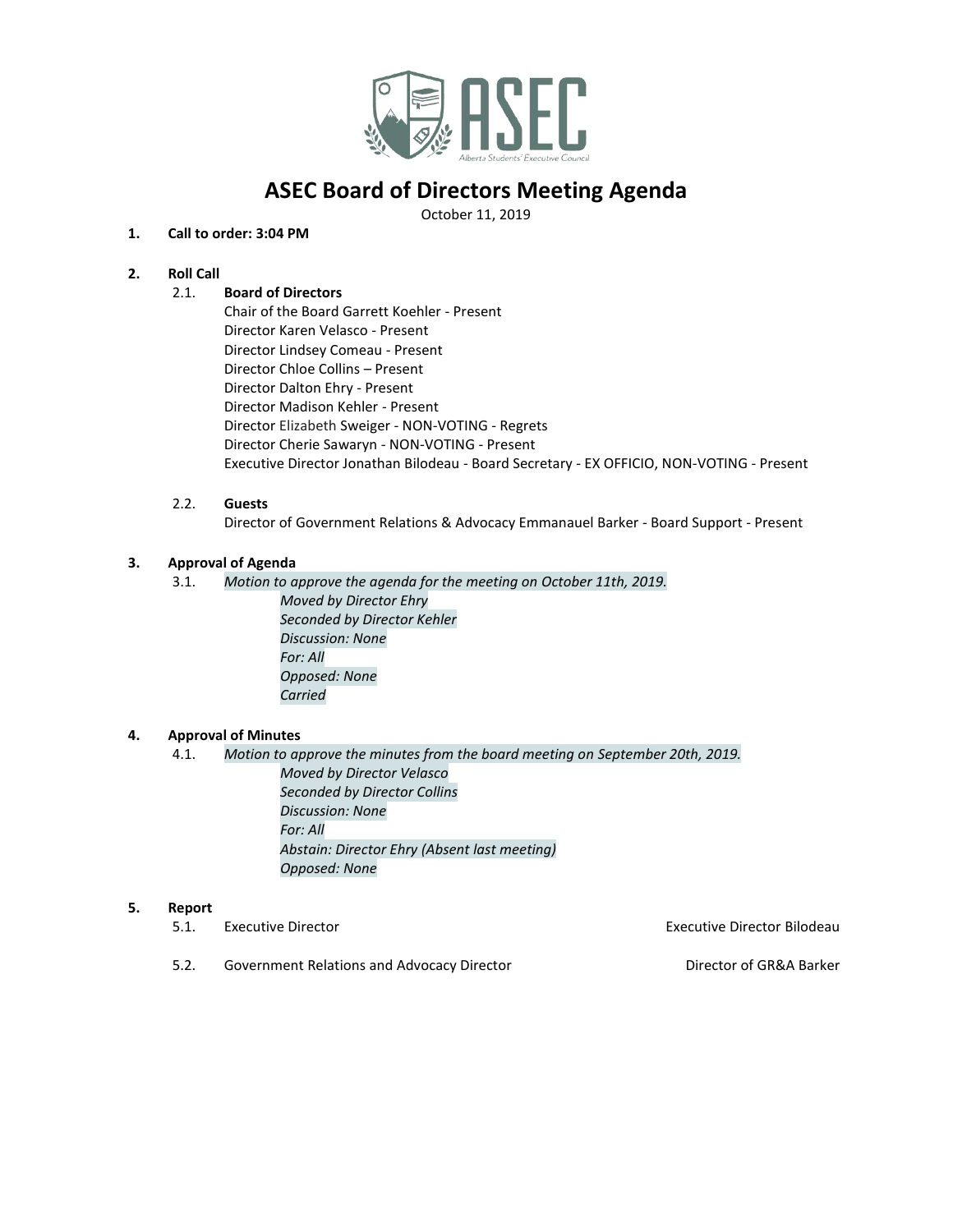

# **ASEC Board of Directors Meeting Agenda**

October 11, 2019

| 6. | <b>Action Items</b>                                                                    |                                                                                    |                                    |  |
|----|----------------------------------------------------------------------------------------|------------------------------------------------------------------------------------|------------------------------------|--|
|    | 6.1.                                                                                   | International Student Tuition Research                                             | All                                |  |
|    | Discussion around collecting information on increases to international student tuition |                                                                                    |                                    |  |
|    | 6.2.                                                                                   | Legal Position<br>All                                                              |                                    |  |
|    |                                                                                        | Discussion around pertinent questions to ask legal experts for changes to the PSLA |                                    |  |
| 7. | <b>Old Business</b>                                                                    |                                                                                    |                                    |  |
|    | 7.1.                                                                                   | Executive Director Compensation & Review Committee                                 | Executive Director Bilodeau        |  |
|    | 7.2.                                                                                   | <b>ASEC Investment Policy</b>                                                      | Executive Director Bilodeau        |  |
|    | 7.3.                                                                                   | Northern Lakes                                                                     | Executive Director Bilodeau        |  |
|    |                                                                                        | 7.3.1.1. Issue considered resolved, item to be removed moving forward              |                                    |  |
|    | 7.4.                                                                                   | <b>ASEC Growth</b>                                                                 | <b>Executive Director Bilodeau</b> |  |
|    | 7.5.                                                                                   | Indigenous Representation                                                          | Executive Director Bilodeau        |  |
|    | 7.6.                                                                                   | <b>Board Strategic Goals</b>                                                       | Executive Director Bilodeau        |  |
|    |                                                                                        | <b>Advocacy Priorities</b><br>7.6.1.                                               |                                    |  |
|    |                                                                                        | Strategic Plan Consolidation<br>7.6.2.                                             |                                    |  |

- 7.6.3. Communications Strategy
- 7.6.4. Board of Directors Continuity
- 7.6.5. Board of Directors Policies and Procedures

# **8. Decision items**

**9. New Business**

# **10. Discussion Items**

10.1. Joint Advocacy Priorities **Chair Koehler** Chair Koehler Discussion around joint policy issues with other advocacy groups: ASEC/ab-GPAC

- PR Fast track
- Mental Health
- Indigenous Representation

ASEC/CAUS

- Institutional Funding Transferability
- Mental Health
- Sexual Violence Policy
- Student employment (STEP, WIL, SCiP, CSL)